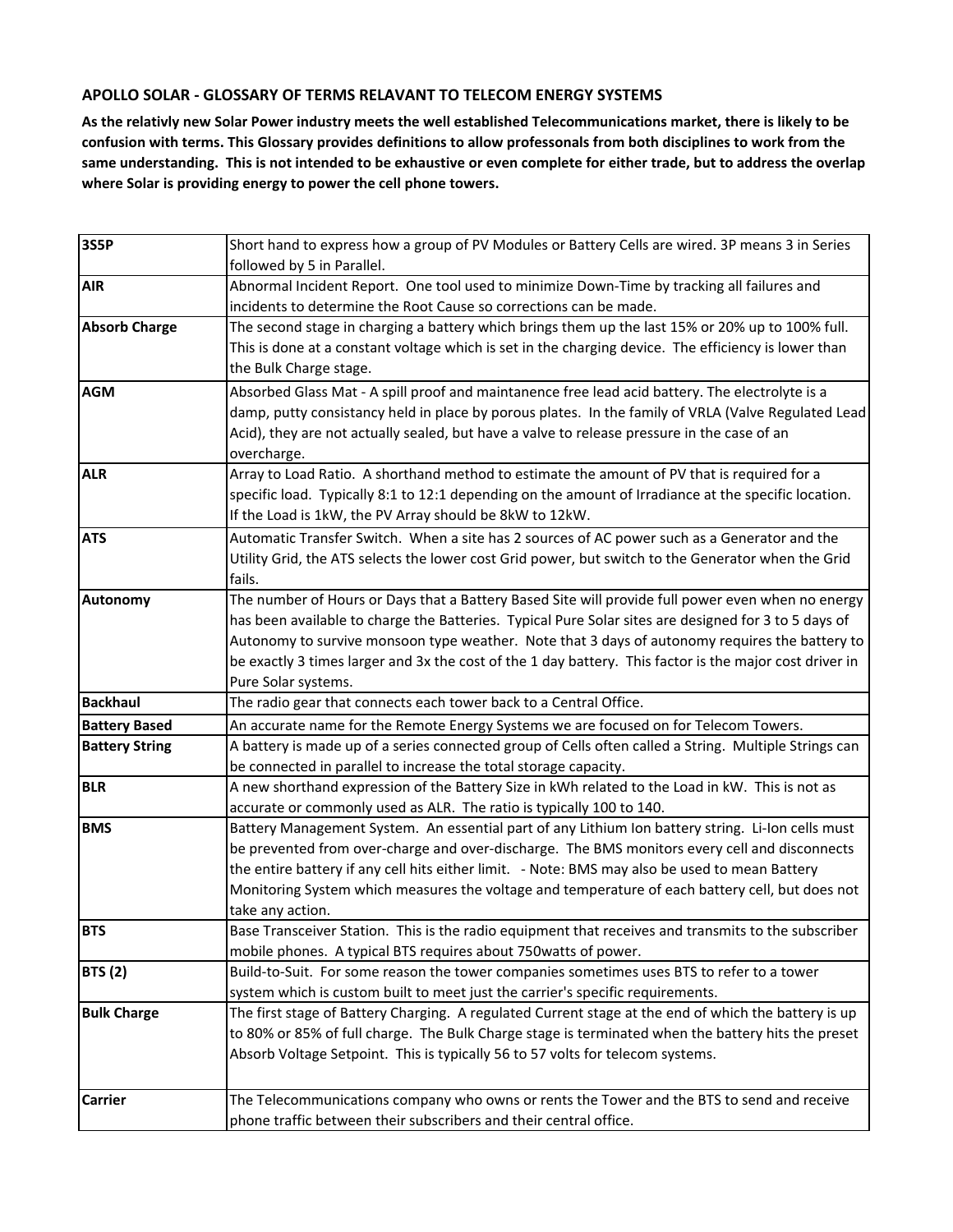| <b>Cell (Battery)</b> | The smallest division of any battery. Any Battery is a group of Cells. Each Cell in a Lead-Acid battery                                                                                                |
|-----------------------|--------------------------------------------------------------------------------------------------------------------------------------------------------------------------------------------------------|
|                       | is a 2 volt rechargable device that varies from about 1.9 volts to 2.5 volts from full discharge to full                                                                                               |
|                       | charge. Other cell chemistries have different voltages. Lithium Ion is 2.9 to 3.55 volts per cell.                                                                                                     |
| <b>Combiner</b>       | Multiple cells are often packaged in a series stack.                                                                                                                                                   |
|                       | The PV Combiner Box is connected directly to the Solar PV Array of Modules. Several series strings<br>of modules are joined together in Parallel inside the Combiner using Circuit Breakers to prevent |
|                       | backfeeding of current in adverse circumstances. The Combiner Box is a good place to connect a                                                                                                         |
|                       | Surge Protection Device to the combined output from PV Array. The combined output is a single                                                                                                          |
|                       | pair of wires (called the home run) going directly to the Charge Controller in the electronics cabinet.                                                                                                |
|                       |                                                                                                                                                                                                        |
| <b>Contactor</b>      | A high power relay. Typically Contactors have only Normally Open contacts and a large coil to close                                                                                                    |
|                       | them. A second, lower power coil may be added to hold the contacts closed.                                                                                                                             |
| <b>Cycle Life</b>     | Every Rechargable Battery has a limited number of Charge-Discharge Cycles. The deeper the                                                                                                              |
|                       | discharge, the fewer number of cycles. The preservation of Cycle Life is the major concern in the                                                                                                      |
|                       | design of all battery charging systems.                                                                                                                                                                |
| <b>Deep Discharge</b> | Batteries will be damaged by discharging them beyond a certain level. Using more than the top                                                                                                          |
|                       | 25% to 35% of a Lead Acid Battery is considered a Deep Discharge. Li-Ion Batteries can be used                                                                                                         |
|                       | down to 80% or 90% of their total capacity. The battery based system must be designed to avoid                                                                                                         |
|                       | deep discharges.                                                                                                                                                                                       |
| DG                    | Abbreviation for Diesel Generator.                                                                                                                                                                     |
| <b>DoD</b>            | Depth of Discharge. See Deep Discharge. The Maximum DoD of a system is a critical specification                                                                                                        |
|                       | that affects the battery life and determines the size of the battery required.                                                                                                                         |
| <b>Down Time</b>      | Telecom Carriers do not allow their towers to have more than about 0.01% to 0.05% of the time                                                                                                          |
|                       | without power. The panalities are very costly for the Tower owner and/or the Energy Company.                                                                                                           |
|                       | See SLA.                                                                                                                                                                                               |
| <b>Energy</b>         | The Power used over a period of time. For example kilo-watt-hours or kWh is number of kilowatts                                                                                                        |
|                       | used per hour.                                                                                                                                                                                         |
| <b>Essential Load</b> | The Loads on the Tower can be divided into prorities in the case they must be shed in order to                                                                                                         |
|                       | prevent the Battery from becoming deeply discharged. The Essential Loads are usually the Backhaul                                                                                                      |
|                       | equipment since it will be carrying traffic from many towers back to the central office. The Non-                                                                                                      |
|                       | Essential Loads are usually the individual BTS for the local subscribers near that tower.                                                                                                              |
| <b>Float Charge</b>   | The last stage of Battery Charging. After Bulk and Absorb have fully charged the battery to 100%, a                                                                                                    |
|                       | lower voltage and lower current stage is used to simply keep the battery maintained against self-                                                                                                      |
|                       | discharge. Note, Li-on Batteries do not use a Float stage.                                                                                                                                             |
| <b>Flooded</b>        | One of the types of Lead-Acid Batteries. The plates sit in a jar and are "flooded" with water based                                                                                                    |
|                       | electrolyte. Flooded batteries lose the water when charging which must be replaced periodically.                                                                                                       |
|                       | The opposite of Flooded is VRLA Valve Regulated Lead Acid.                                                                                                                                             |
| <b>GELL</b>           | One type of VRLA (Valve Regulated Lead Acid) battery. The electrolyte is gelled to avoid spilling and                                                                                                  |
|                       | evaporation. They are not actually Sealed although they sometimes get that name.                                                                                                                       |
| Grid                  | The Utility AC electric transmission and distribution network. Grid power may or may not be                                                                                                            |
|                       | reliable or consistant in developing Nations. If reliable, Grid Power is lower cost than power from                                                                                                    |
|                       | Diesel Generators. Solar Power is always the lowest cost because both the energy and the delivery                                                                                                      |
|                       | of the energy to the site are totally free.                                                                                                                                                            |
| <b>Hot Swap</b>       | Rectifier Power Modules which can be removed from service and replaced without turning the                                                                                                             |
|                       | power off. This has value since it avoides Down Time.                                                                                                                                                  |
| <b>Hybrid</b>         | An over-used term which has a different meaning for every field. We refer to a Hybrid Energy                                                                                                           |
|                       | System that uses input from multiple sources, typically Solar and Diesel.                                                                                                                              |
| Insolation            | The amount of Energy which is availble from the Sun at a specific location. It is expressed in                                                                                                         |
|                       | kWh/m <sup>2</sup> /day. Tables can be used to look up these imporant values for each site.                                                                                                            |
|                       |                                                                                                                                                                                                        |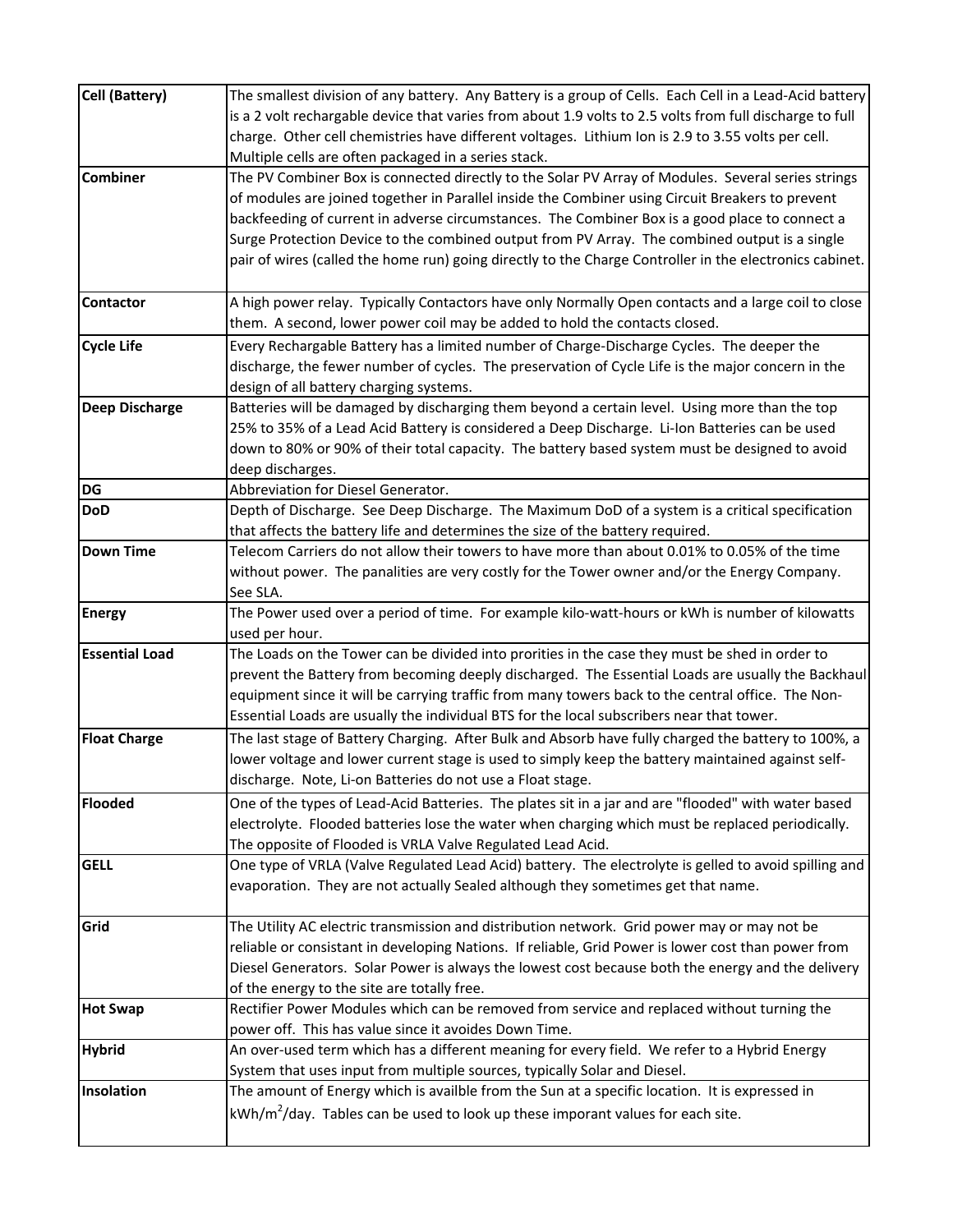| <b>IP66</b>               | Ingress Protection is expressed with 2 numbers for Dust and Water. A wine bottle is IP67 and a        |
|---------------------------|-------------------------------------------------------------------------------------------------------|
|                           | submarine is IP68. We use cabinets which are built to meet IP66 which keeps almost everything out     |
|                           | which might concern us.                                                                               |
| Irradiance                | See Insolation.                                                                                       |
| $kWh/m^2$ /day            | See Insolation.                                                                                       |
| LiFePO4                   | Lithium Iron Phosphate battery. This is the best type of Lithium Ion battery available today for      |
|                           | stationary energy systems.                                                                            |
| Li-Ion                    | Short for Lithium Ion. A family of several variations with other elements added to enhance certain    |
|                           | perameters.                                                                                           |
| <b>Lithium Ion</b>        | See Li-Ion.                                                                                           |
| Load                      | The equipment to be powered. In most cases this will mean the BTS at the specific site. The load      |
|                           | power is expressed in watts or kW. The exact Load is the first and most important parameter to be     |
|                           | established when designing the energy system for that site.                                           |
| <b>Microwave</b>          | One of the transmission technologies (capable of 4Mbit/s to 400Mbit/s) of connecting the              |
|                           | individual BTS systems on each tower back to the Central Office. The backhaul Microwave               |
|                           | equipment is the highest priority for power since a single outage will disable the communications to  |
|                           | the Central Office from many BTS towers.                                                              |
| Modem                     | A common concatenation for Modular / Demodulator. A device to encoding serial data in a form          |
|                           | for radio transmission. We use GSM modemns to send data over the cellular network.                    |
| <b>MPPT</b>               | Maximum Power Point Tracking. An essential feature for harvesting energy from PV modules. The         |
|                           | MPPT Charge Controller finds and locks onto the optimum voltage and current point of the PV           |
|                           | Modules. This peak point changes drastically during day with changes in temperature and               |
|                           | irradiance.                                                                                           |
| n+1 Redundant             | Using multiple identical modules in parallel in equipment such as Rectifiers provides greatly         |
|                           | improved system reliability. In a system that requires 5 Power Modules, a 6th unit can be installed.  |
|                           | If any one of the power modules should fail, the remaining 5 redundant modules automatically          |
|                           | close ranks and provide 100% of the power required.                                                   |
| <b>Non-Essential Load</b> | Typically the BTS equipment on a tower. See Essential Load and Microwave.                             |
| <b>Off-Grid</b>           | Same general meaning as Battery Based or Remote. Any location which is not served by the Utility      |
|                           | Power connection or Grid.                                                                             |
| <b>OPzS</b>               | Literally Ortsfest PanZerplatte Flussig - German for stationary tubular plate flooded battery. The    |
|                           | long positive places are tubular. Commonly called Tubular Flooded.                                    |
| <b>OPzV</b>               | Literally Ortsfest PanZerplatte Verschlossen - German for stationary tubular plate closed battery.    |
|                           | Popular in telecom service, this package of VRLA battery is claimed to offer good deep discharge      |
|                           | and long life. The long positive plates are made of tubular sleeves which hold the active gel         |
|                           | electrolyte. Commonly called Tubular Gel.                                                             |
| <b>Positive Ground</b>    | Telecom equipment runs on 48 volts DC. The positive wire is connected to Earth Ground.                |
| <b>Power</b>              | Defined as Volts x Amps and expressed in watts or kW. Instanteous by nature.                          |
| <b>Pure Solar</b>         | Solar is the only source of energy at the site. There is no diesel generator or grid input. The track |
|                           | record has proven that Pure Solar systems are the most reliable and lowest cost over time. They       |
|                           | are free of the costs of diesel fuel, fuel delivery and fuel theft as well as the maintenance of the  |
|                           | generators.                                                                                           |
| <b>PV</b>                 | Photo-Voltaic. Varities include Monocrystallian, Polycrystallian and Thin Film referring to the PV    |
|                           | cells. The cells are assembled into Panels and packaged with a frame called Modules. Typical PV       |
|                           | Modules are made up of either 60 or 72 cells today. The power rating of a PV Module is typically      |
|                           | 250 watts to 350 watts today. A popular term is "solar panel", but that can be confused with the      |
|                           | water heating unit.                                                                                   |
| <b>PV Array</b>           | Multiple PV Modules mounted using a common frame. The Modules are wired in Series Strings and         |
|                           | multiple strings are connected in Parallel inside the Combiner Box. For Apollo Solar equipment,       |
|                           | each PV Array is typically wired as 3 modules in each series string with 5 such strings connected in  |
|                           | Parallel. For remote telecom, they are Ground Mounted.                                                |